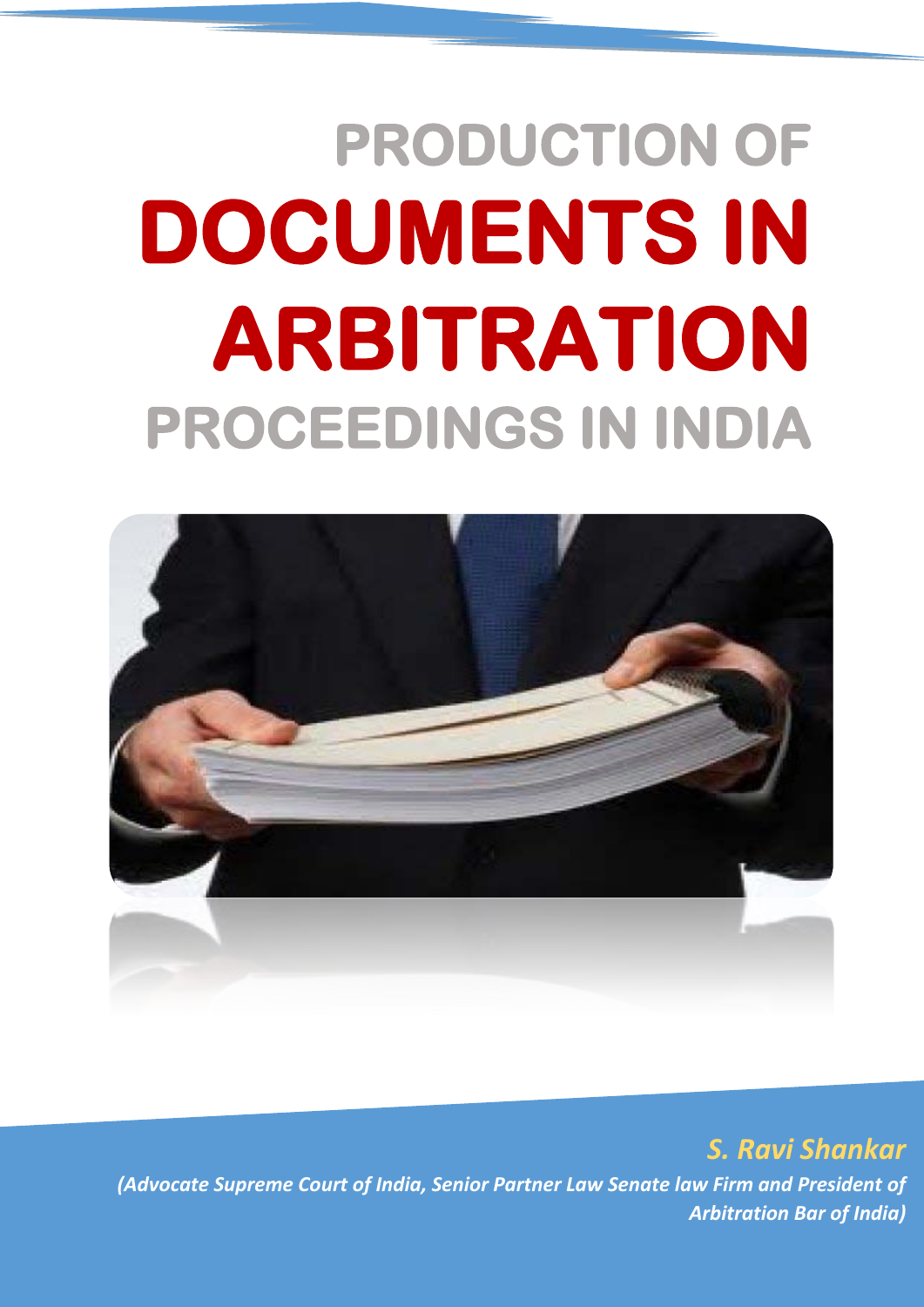## **Introduction:**

Arbitration proceedings in India are governed by Arbitration and conciliation Act, 1996. In many cases the parties may not have all the relevant documents in their possession and the relevant documents may be with the opposite party or any other person involved in the project. Without that document the party may not be able to effectively prove its case and in such situations the party can seek the party in possession of those documents to produce them in the interest of justice. Whole world recognises discovery of documents and hence Indian Act also provides for it. Section 27 of the above said Act provides for seeking court assistance in taking the evidence. This section provides for a procedure by which a party can apply to the appropriate court seeking to issue summons to anybody asking him to be a witness before the arbitral tribunal or produce certain records relevant to the arbitration proceedings. The Court may order directing the witness to attend the arbitration proceedings or to produce some records. It is important to note that the above said Act, does not empower the Arbitrator to

- **(a)** Commit any person for contempt of Court Krusell Vs Timder operators & contractors Limited
- **(b)** Cannot pass an injunction order or appointment of receiver
- **(c)** Stay of any legal proceedings

Hence if any of the party or the arbitrator him-self can seek the assistance of the court to get such interim orders.

**In case of failure of the witness to be present in the arbitration as directed or refusing to produce the document as per the orders of the court:**

S.27(5) of the Arbitration and conciliation Act, 1996 provides for a contempt action against the persons failing to attend in accordance with such process, or making any default, or refusing to give their evidence, or guilty of contempt of arbitration tribunal during the conduct of the arbitration proceedings, shall be subject to the disadvantages, penalties and punishments by the order of the court on the representation of the arbitration tribunal as they would incur for the like offences in suits tried before the court.

**Dealing with an Application filed under S.27 by a party before the Arbitration tribunal seeking leave to approach the appropriate court seeking the attendance of a witness or production of a document:**

Even though the parties should be given sufficient opportunity to prove their case by producing witnesses and documents necessary to support their case, it is also necessary that the arbitration tribunal must apply its mind to find out if there is any relevance to call that witness or production of a document and pass an order permitting the party to approach the court. The Arbitration tribunal need not mechanically allow such applications when the parties approach the tribunal

**Office Numbers: +91-11-26104773, +91-11-26102873 Email Id: contactus@lawsenate.com, info@lawsenate.com Copyright © 2014 Law Senate. All rights reserved**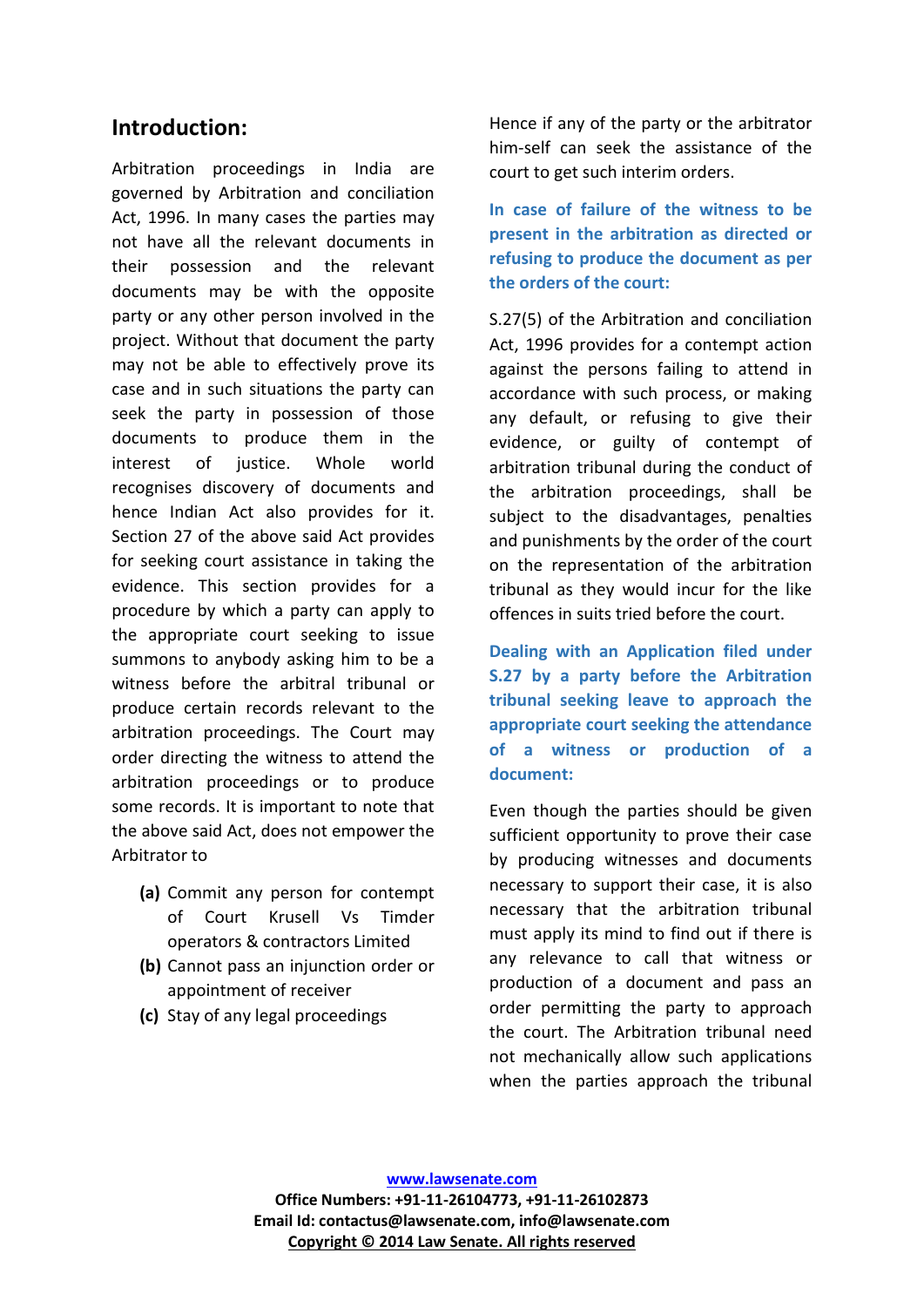under S.27. Even though the obtaining of evidence may be regarded as being strictly a matter for the parties to decide, the involvement of the tribunal would be necessary in preventing dilatory tactics of a party. (Hindustan Petroleum Corporation Vs Ashok Kumar Garg (2007) 1 Arb LR368.

It is also important that if any one of the party approaches the appropriate Court seeking a direction under S.27 of the Act without the permission of the arbitration tribunal, the said application is not maintainable because as per S.27 the permission of the arbitration tribunal is mandatory. Satinder Narayan Singh Vs Indian labour co-operative Society Ltd., (2008) 1Arb LR 355.

#### **Whether Courts can decline an application under S.27 of the Act?**

Normally in the interest of the fairness and justice Courts order the applications under S.27 of the Act. But the following are the situations where Courts have declined to exercise their discretion to issue directions under S.27 of the Act,

- **(a)** When the tribunal has not permitted the party to file an application under S.27 of the Act,
- **(b)** When the witnesses are in a foreign country Reliance Polycrete Vs National Agricultural cooperative Market Federation of India (2009)2 RAJ384 (Del)
- **(c)** When the documents required to be produced can jeopardise one of the party in some way Ennore Port

Limited Vs Hindustan Construction Co. Ltd., AIR 2007 Mad73

**(d)** When the documents required to be produced are confidential documents

### **Whether a Court can direct confidential documents be produced in an Arbitration under a direction under S.27 of the Act**?

The Courts generally have the power to direct the parties to produce documents which are in their possession**.** But **s**ome statutory provisions bar the government officials from producing some confidential documents like income tax returns, Sales tax returns etc., As per Section 54(1) of the Income tax Act, 1922 there is a bar on production of documents mentioned therein by officials and other servants of the Income tax department and made it obligatory on them to treat as confidential the records and documents mentioned therein. A similar provision S. 71(1) & 64(1) is incorporated in the Bombay Sales Tax Act, 2002, prohibiting production of returns, accounts or documents produced by the parties, except when demanded by the criminal courts.

Taking advantage of the above said provisions some parties refused to produce these documents claiming that these are confidential documents. But at the same time when this issue came up before the Supreme Court of India while deciding Tulsiram Sanganaria and another Vs Srimati Anni Rai and others (1971) 1SCC 284 it was held that those tax returns are confidential documents for the government officials and hence they should not produce it but when there is a